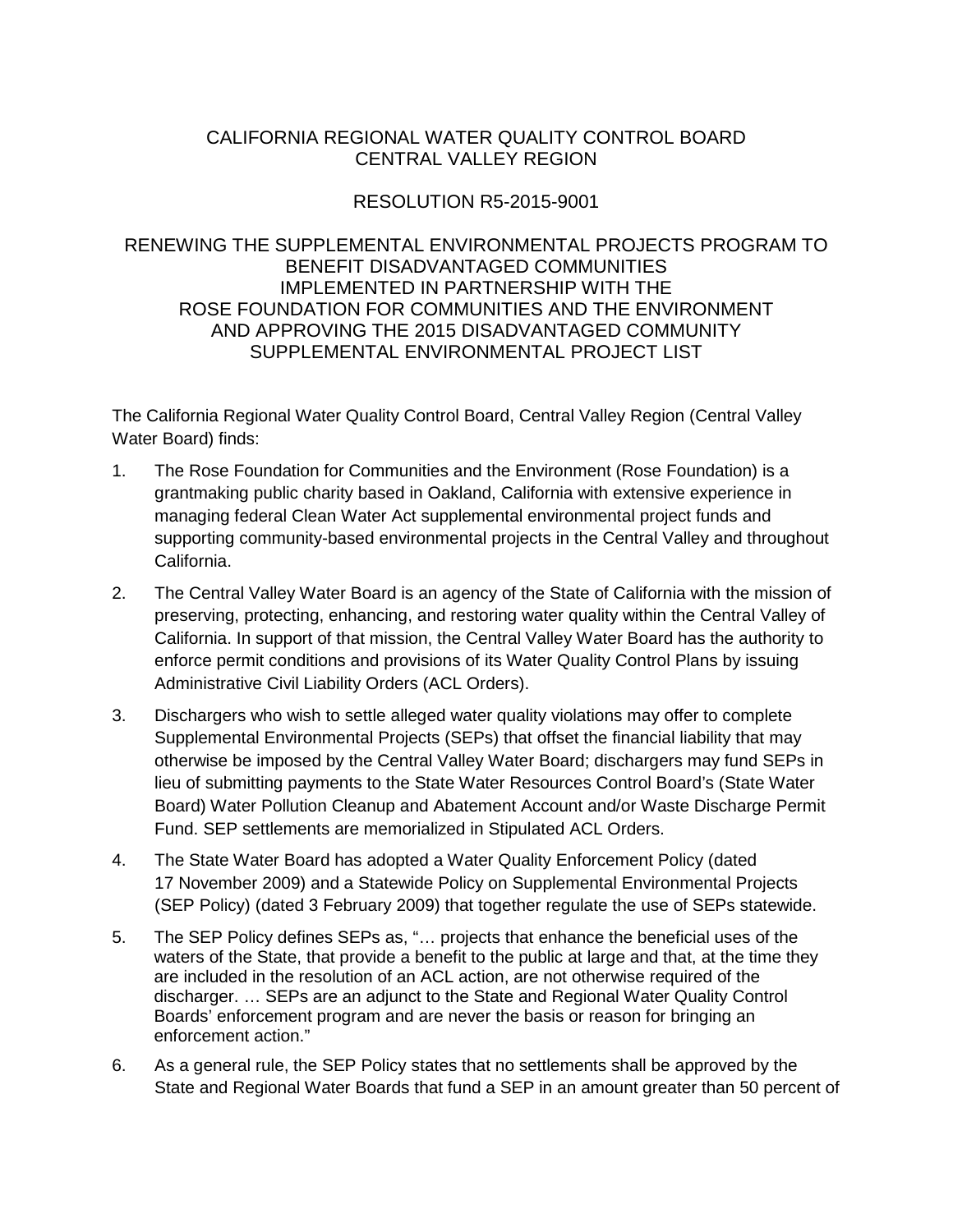the total adjusted monetary assessment against the discharger, absent compelling justification. The total adjusted monetary assessment is the total amount assessed, exclusive of a Regional Water Board's investigative and enforcement costs.

- 7. Many disadvantaged communities (DAC) in the Central Valley would benefit from SEPs, yet it is difficult for dischargers that do not have day-to-day relationships with these communities to create SEPs that are responsive to their needs.
- 8. In March 2014, the Central Valley Water Board approved Resolution No. R5-2014-0040, which launched a program to promote the allocation of SEP monies to disadvantaged communities in partnership with the Rose Foundation (the "DAC SEP Program"). Under the DAC SEP Program, the Rose Foundation helps disadvantaged communities to develop SEP proposals, proposes a list of these proposals to the Central Valley Water Board on an annual basis (the "Disadvantaged Community SEP List"), and assists disadvantaged communities and their advocates in the implementation of these SEPs by providing third-party oversight as the SEPs are funded, implemented, and completed.

## ROSE FOUNDATION PROPOSAL

- 9. The Central Valley Water Board recognizes that there are unmet water quality needs within many disadvantaged communities in the Central Valley.
- 10. The Rose Foundation is ideally situated to work within these communities to develop SEPs for their benefit, as it has demonstrated that it has the institutional capacity, the proven track record, and the connections within disadvantaged communities to help promote the DAC SEP Program and to provide oversight of the SEPs themselves.
- 11. The Central Valley Water Board recognizes that there may be entities that could perform similar functions as the Rose Foundation, and that this Resolution is not intended to foreclose to similar partnerships with other organizations in the future.
- 12. The Rose Foundation has committed to proposing updates to the Disadvantaged Community SEP List each year. These lists are to contain a catalogue of SEPs that dischargers facing administrative civil liability may fund in lieu of making payments to the State Water Board's Water Pollution Cleanup and Abatement Account and/or Waste Discharge Permit Fund.
- 13. Annual updates to the Disadvantaged Community SEP List may be approved by the Central Valley Water Board's Executive Officer after providing the public with an opportunity to comment on the changes to the list, or the Executive Officer may propose to bring the updated Disadvantaged Community SEP List to the Central Valley Water Board for its consideration at one of its public meetings.
- 14. The Central Valley Water Board approved the 2014 Disadvantaged Community SEP List on 28 March 2014. On 30 January 2015, the Rose Foundation submitted a revised 2015 Disadvantaged Community SEP List. A summary of the Project List is included as Attachment A; the Project List is included as Attachment B.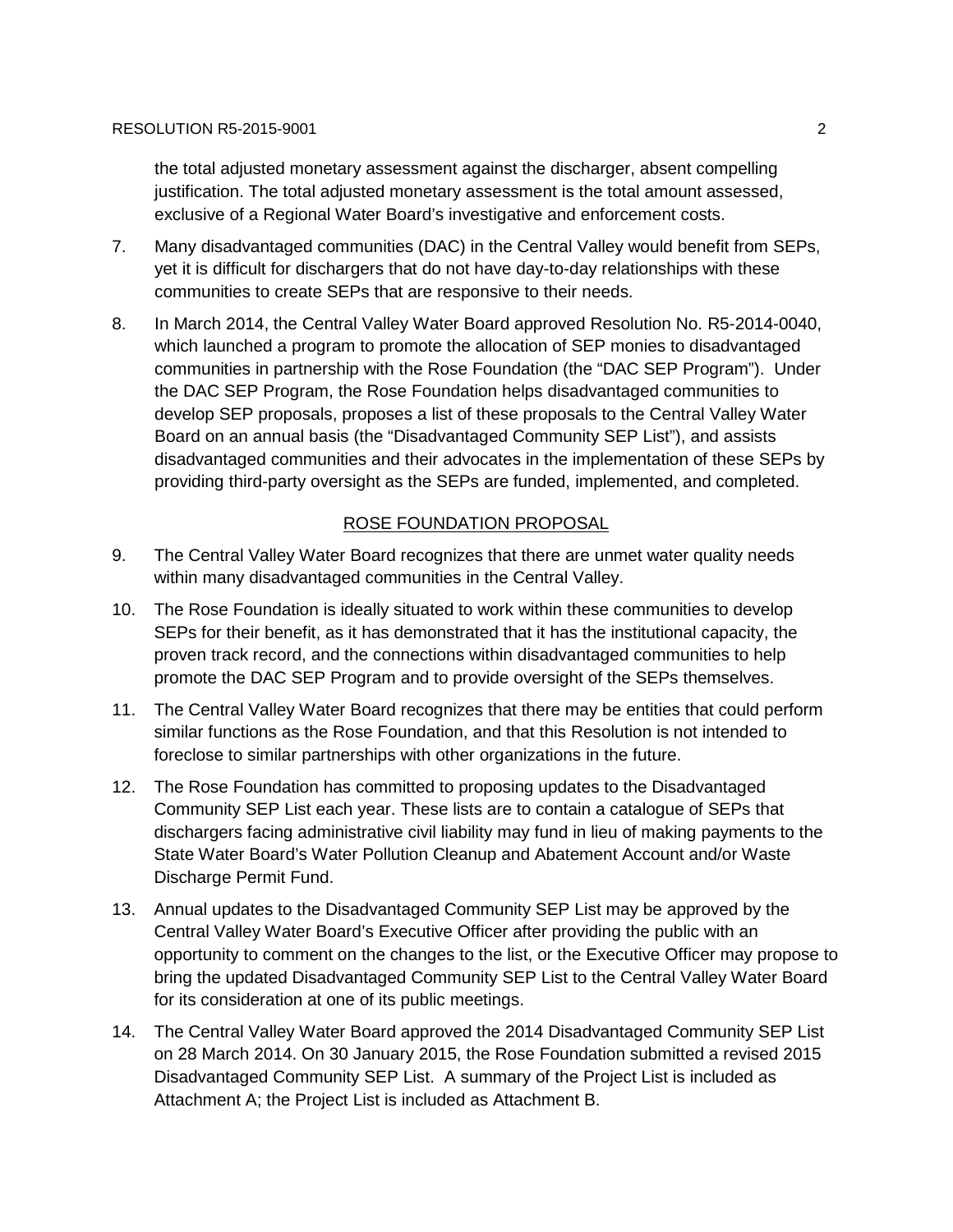#### RESOLUTION R5-2015-9001 3

- 15. Eligible projects for the Disadvantaged Community SEP List may include, but are not limited to:
	- a. Water Quality Monitoring Programs: including water quality monitoring of surface and groundwater supplies in disadvantaged communities that do not have a publicly regulated community water system, as well as community-based water quality monitoring designed to aid overall watershed management and water resource decisions. This may include water quality testing of individual or community wells that are sources of domestic water.
	- b. Well Rehabilitation or Replacement: including repairing wells that are sources of drinking water and that may provide conduits for pollutants to enter groundwater, or capping and replacing wells that cannot be rehabilitated.
	- c. Watershed Assessment Programs: including disadvantaged community participation in watershed planning programs such as IRWMPs, development of model watershed protection policies, and development of local water quality protection plans and policies for disadvantaged community water sources.
	- d. Wetland, Waterbody, or Riparian Habitat Conservation or Protection Programs: including land acquisition combined with community-based restoration, interpretive or educational programs, and community-based watershed stewardship and riparian restoration programs.
	- e. Pollution Prevention Projects: such as community-based outreach to businesses designed to encourage voluntary pollution reduction and water conservation, and public education about local water quality issues and what people can do to improve water quality in disadvantaged communities and other areas.
	- f. Public Awareness Projects: including community outreach, education, and assistance designed to encourage pollution reduction and/or water conservation to protect disadvantaged community water sources and other water bodies, and the development and delivery of watershed-oriented environmental education curriculum.
- 16. Eligible projects shall be limited to those projects that benefit disadvantaged communities within the Central Valley Region.
- 17. No project shall be included in the list of eligible projects if that project specifically proposes to advance a policy position adverse to one that the Central Valley Water Board has previously considered. Board staff reviewing the Rose Foundation's annual updates, discussed above in Finding No. 13, shall have the responsibility to provide feedback to the Rose Foundation as to whether individual proposals meet this requirement.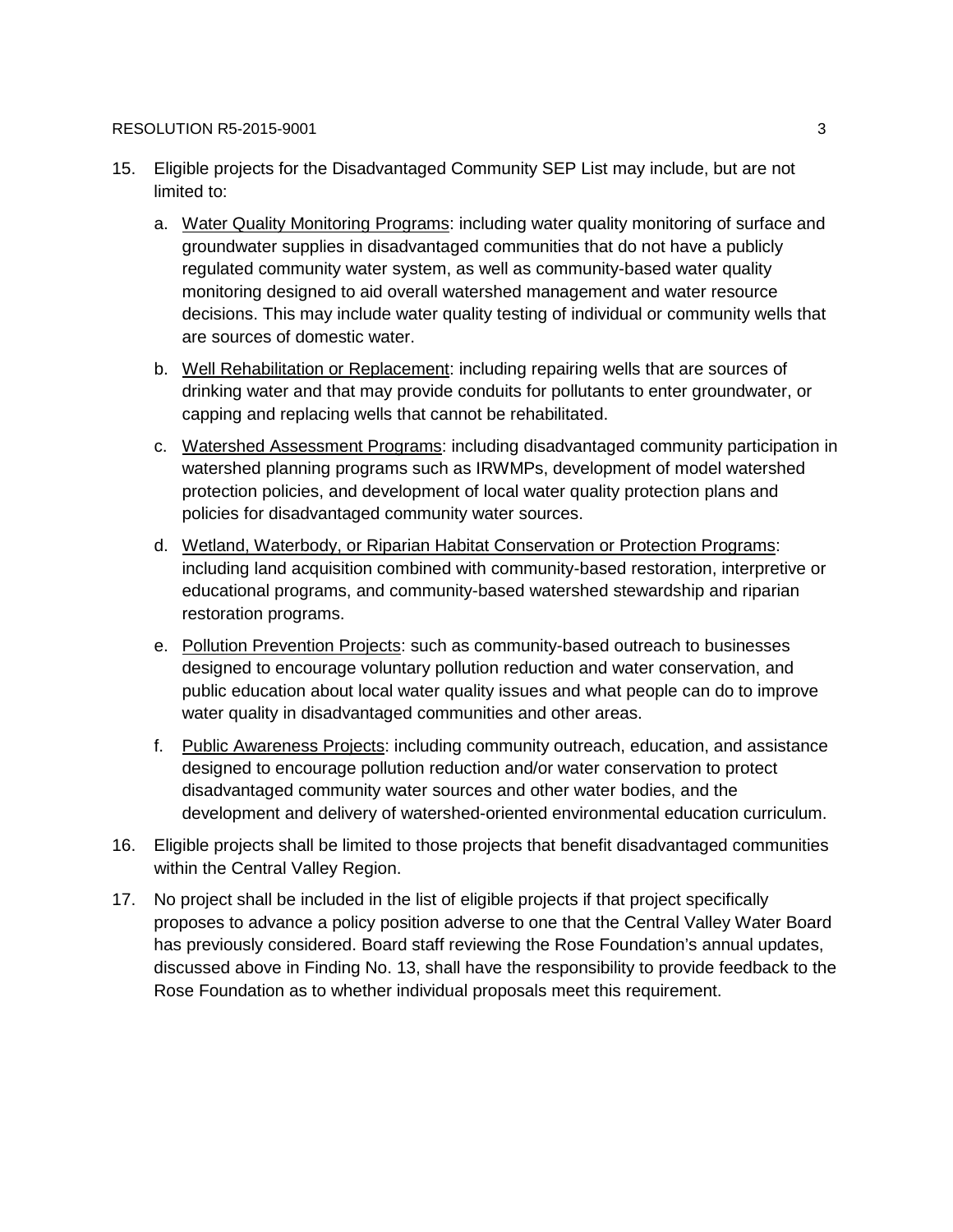#### COMPLIANCE WITH THE ENFORCEMENT AND SEP POLICIES

- 18. In accordance with the Enforcement Policy, funding a SEP results in the permanent suspension of the portion of the liability in exchange for the performance of the project. To facilitate the DAC SEP Program, the Central Valley Water Board shall consider "performance of the project" to mean actual payment of the amount agreed to by the discharger in the ACL Order to the Rose Foundation and its partners, along with a written acknowledgement and any other appropriate verification and enforceable representation to the Central Valley Water Board that the Rose Foundation and the third party performing the SEP that any SEP funds it receives from the discharger will be spent in accordance with the terms of the ACL Order that approves the SEP.
- 19. The Rose Foundation shall confirm how the funds were expended in an annual report to the Central Valley Water Board, due by 31 January each year.
- 20. The SEP Policy lays out the following general qualification criteria:
	- a. The SEP shall only consist of measures that go above and beyond the otherwise applicable obligations of the discharger.
	- b. The SEP shall directly benefit or study groundwater or surface water quality.
	- c. A SEP shall never directly benefit, in a fiscal manner, a Water Board's functions, its members, staff, or family of members or staff.
	- d. Unless express authorization is granted to a Regional Water Board by the State Water Board, a Regional Water Board may not manage settlement funds placed into an account for the purposes of completing a SEP.
- 21. Projects proposed by the Rose Foundation shall adhere to the above criteria and any other applicable criteria of the SEP Policy.
- 22. The SEP Policy states that, "there must be a nexus between the violation(s) and the SEP … there must be a relationship between the nature or location of the violation and the nature or location of the proposed SEP. A nexus exists if the project remediates or reduces the probable overall environmental or public health impacts or risks to which the violation at issue contributes, or if the project is designed to reduce the likelihood that similar violations will occur in the future." For the purposes of the Rose Foundation proposal, "nexus" is to receive a liberal interpretation that includes projects in the same watershed as where the violation(s) occurred.
- 23. The SEPs funded under the DAC SEP Program are considered third-party SEPs, which means that the third-party entities that are paid to perform a SEP must be independent of both the discharger and the Central Valley Water Board.
- 24. As a general rule, the costs associated with the oversight of the SEP (borne either by the Central Valley Water Board or by a third party) are not costs that should be considered part of the direct cost of the SEP for the purposes of determining the value of the SEP. Dischargers that wish to fund projects from the Disadvantaged Community SEP List shall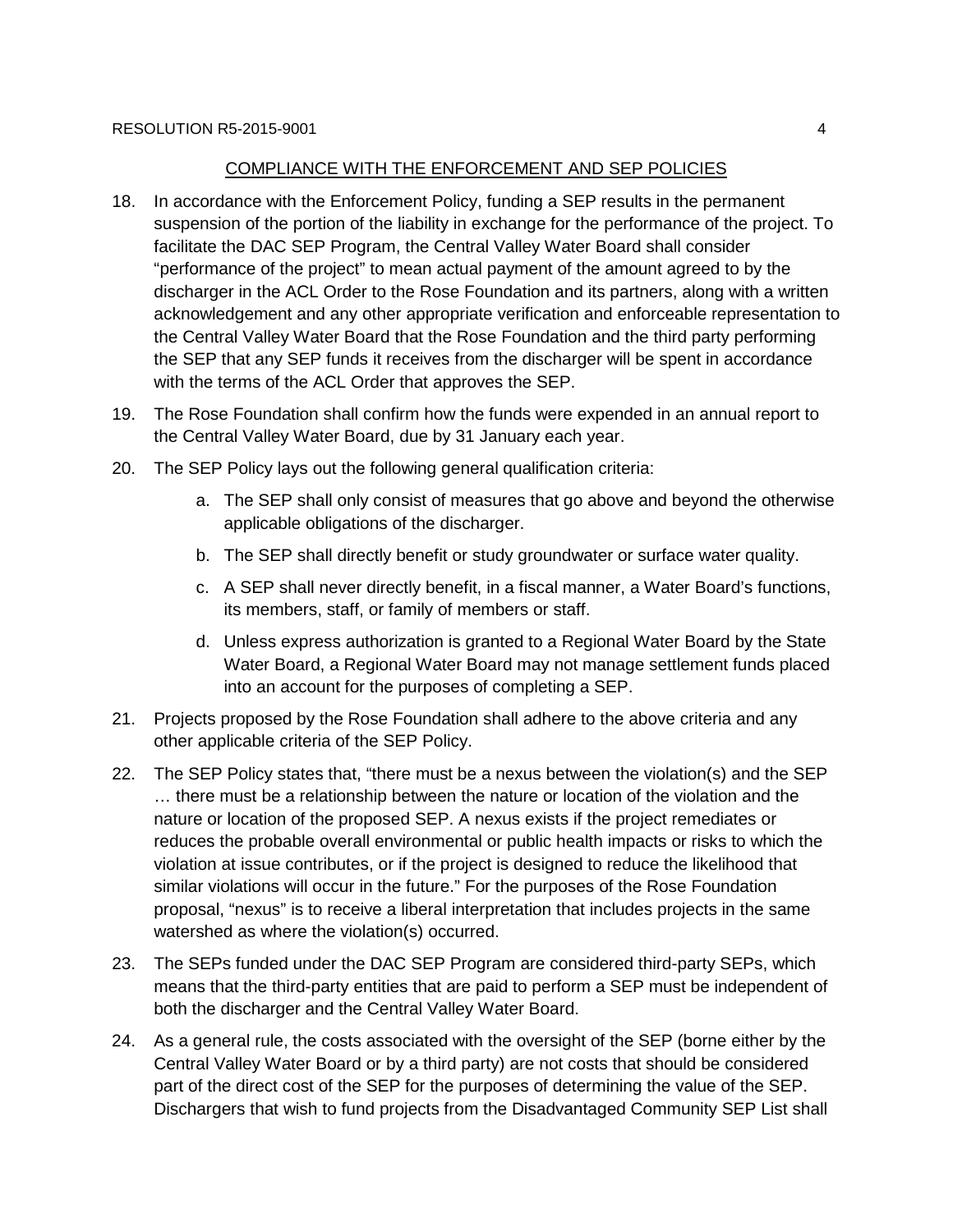work with the Rose Foundation to reimburse the Rose Foundation for its oversight costs. In extraordinary circumstances, consistent with the SEP Policy, the Central Valley Water Board may expressly find that such costs should be "considered part of the SEP" or may fund oversight by requesting a disbursement from the State Water Board's Water Pollution Cleanup and Abatement Account.

- 25. By agreeing to participate in this project, the Rose Foundation agrees to subject all of its accounting and project-tracking materials related to the Disadvantaged Community SEP List to any audit at any time that one is deemed necessary by the Central Valley Water Board or by any other state or federal agency that requires such auditing.
- 26. It is the policy of the State Water Board that all ACL Settlements be posted for a 30-day public comment period before they are finalized. In addition, this Resolution and the 2015 Disadvantaged Community SEP List were posted for 30 days to allow the public to provide input as to the merits of the DAC SEP Program and the individual project proposals. As stated above, the Central Valley Water Board is committed to providing the public the opportunity to comment on revisions to the Disadvantaged Community SEP List when it is updated each year.
- 27. The Central Valley Water Board's approval of this Resolution is not considered subject to the provisions of the California Environmental Quality Act (CEQA) as it will not result in a direct or reasonably foreseeable indirect physical change in the environment and is not considered a "project." (Pub. Resources Code § 21065; Cal. Code Regs., tit 14, §§ 15060(c)(2),(3); 15378(a).) At the time Administrative Civil Liability Orders approving the funding of SEPs from the Disadvantaged Community SEP List are approved, the Central Valley Water Board must consider whether CEQA applies to the issuance of the Board's Order, and whether additional CEQA work is required.

**THEREFORE BE IT RESOLVED**, the Central Valley Water Board, after considering the entire record, including written and oral testimony at the hearing:

- 1. Approves the 2015 Disadvantaged Community SEP List, Attachment B to this Resolution. The Rose Foundation shall update the Disadvantaged Community SEP List by 31 January of each year. Board staff shall provide a 30-day public comment period on the updates to the Disadvantaged Community SEP List prior to the list being reviewed and approved by the Central Valley Water Board or the Board's Executive Officer.
- 2. Directs Board staff to work with the Rose Foundation to publicize the DAC SEP Program on the Central Valley Water Board's website, and to give serious consideration to all proposals that would include these SEPs as a part of the settlement of a discharger's potential civil liability.
- 3. Instructs the Rose Foundation to report back to the Central Valley Water Board by 31 January of each year, providing information regarding the expenditure of SEP funds during the preceding calendar year. Copies of this report shall be submitted to all dischargers that have contributed to projects that have received funding from the Rose Foundation in the